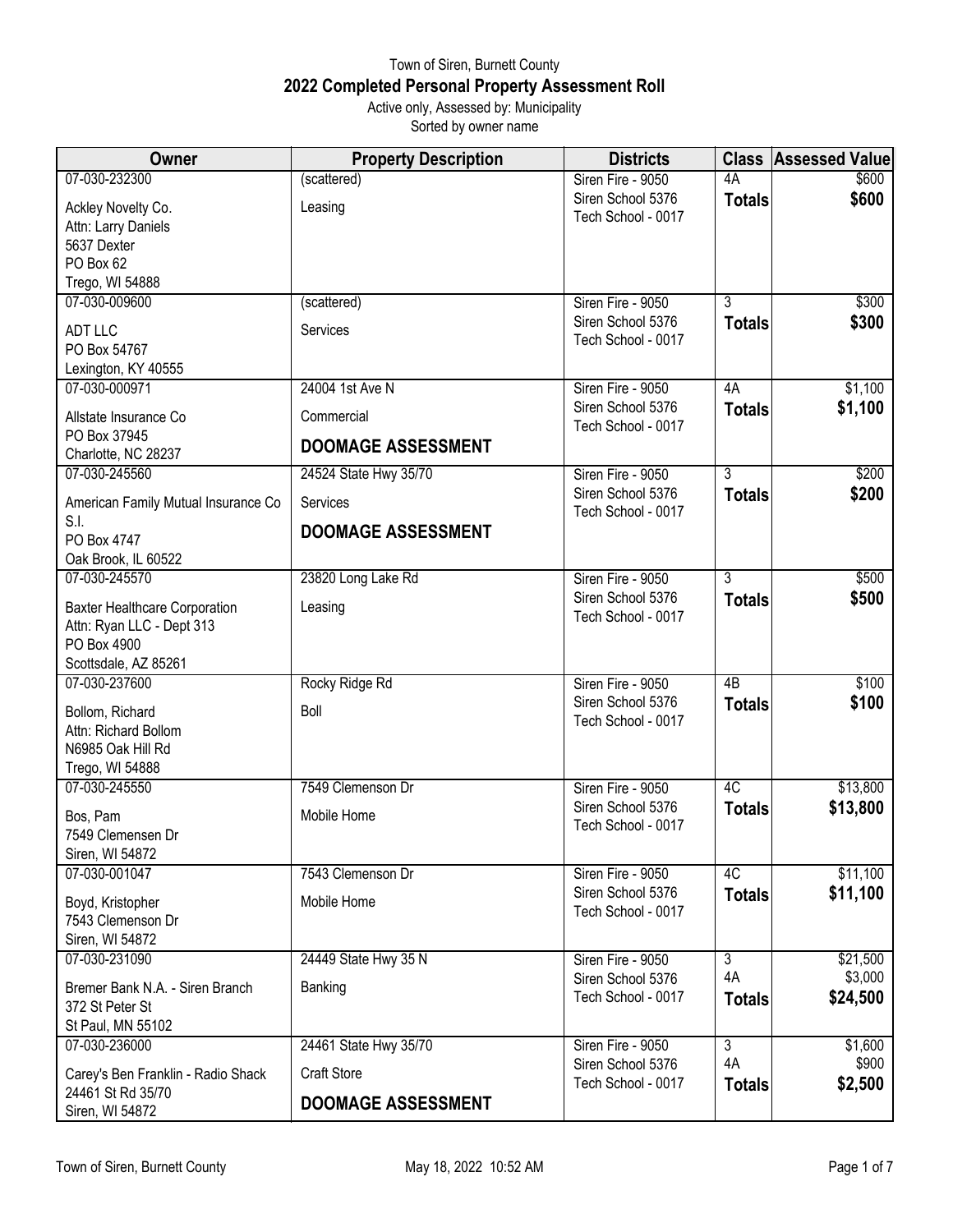| Owner                                          | <b>Property Description</b> | <b>Districts</b>                        | <b>Class</b>    | <b>Assessed Value</b> |
|------------------------------------------------|-----------------------------|-----------------------------------------|-----------------|-----------------------|
| 07-030-238400                                  | 24740 State Hwy 35/70 N     | Siren Fire - 9050                       |                 | \$200                 |
| Century 21 Sand Cty Serv.                      | Realty                      | Siren School 5376<br>Tech School - 0017 | <b>Totals</b>   | \$200                 |
| Attn: Dave Boldon                              |                             |                                         |                 |                       |
| 24740 Hwy 35/70 N                              |                             |                                         |                 |                       |
| Siren, WI 54872<br>07-030-001043               | 7216 Cty Rd B               | Siren Fire - 9050                       | 4C              | \$34,800              |
|                                                |                             | Siren School 5376                       | <b>Totals</b>   | \$34,800              |
| Chladil, Rudolph & Linda                       | Mobile Home                 | Tech School - 0017                      |                 |                       |
| Attn: Rudolph & Linda Chladil<br>7234 Cty Rd B |                             |                                         |                 |                       |
| Siren, WI 54872                                |                             |                                         |                 |                       |
| 07-030-000972                                  | 7522 Clemenson Dr           | Siren Fire - 9050                       | 4C              | \$7,000               |
| Courtney, Paul                                 | Mobile Home                 | Siren School 5376                       | <b>Totals</b>   | \$7,000               |
| 7522 Clemenson Dr                              |                             | Tech School - 0017                      |                 |                       |
| Siren, WI 54872                                |                             |                                         |                 |                       |
| 07-030-231700                                  | 7524 Clemenson Dr           | Siren Fire - 9050                       | 4C              | \$9,800               |
| Cramer, Paige                                  | Mobile Home                 | Siren School 5376                       | <b>Totals</b>   | \$9,800               |
| 7524 Clemenson Dr                              |                             | Tech School - 0017                      |                 |                       |
| Siren, WI 54872                                |                             |                                         |                 |                       |
| 07-030-239700                                  | 7550 Clemenson Dr           | Siren Fire - 9050                       | 4C              | \$12,900              |
| Davis, Joshua                                  | Mobile Home                 | Siren School 5376<br>Tech School - 0017 | <b>Totals</b>   | \$12,900              |
| 7550 Clemenson Dr                              |                             |                                         |                 |                       |
| Siren, WI 54872                                |                             |                                         |                 |                       |
| 07-030-235100                                  | 7175 Tyler Rd               | Siren Fire - 9050<br>Siren School 5376  | $\overline{3}$  | \$200<br>\$200        |
| Deb's Day Care                                 | Daycare                     | Tech School - 0017                      | <b>Totals</b>   |                       |
| Attn: Deborah Wampfler                         |                             |                                         |                 |                       |
| 7175 Tyler Rd<br>Siren, WI 54872               |                             |                                         |                 |                       |
| 07-030-24530                                   | (scattered)                 | Siren Fire - 9050                       | $\overline{3}$  | \$2,700               |
|                                                | Services                    | Siren School 5376                       | <b>Totals</b>   | \$2,700               |
| <b>DIRECTV LLC</b><br>Attn: Kroll LLC          |                             | Tech School - 0017                      |                 |                       |
| PO Box 2789                                    |                             |                                         |                 |                       |
| Addision, TX 75001                             |                             |                                         |                 |                       |
| 07-030-000966                                  | (scattered)                 | Siren Fire - 9050                       | 4A              | \$7,200               |
| Dish Network LLC                               | Satellite TV                | Siren School 5376                       | <b>Totals</b>   | \$7,200               |
| PO Box 6623                                    |                             | Tech School - 0017                      |                 |                       |
| Englewood, CO 80155                            |                             |                                         |                 |                       |
| 07-030-234200                                  | 7529 Clemenson Dr           | Siren Fire - 9050<br>Siren School 5376  | 4C              | \$9,900               |
| Dubois, Lynda                                  | Mobile Home                 | Tech School - 0017                      | <b>Totals</b>   | \$9,900               |
| 7529 Clemenson Dr                              |                             |                                         |                 |                       |
| Siren, WI 54872<br>07-030-235800               | 6035 Lynch Bridge Rd        | Siren Fire - 9050                       | $\overline{AB}$ | \$41,100              |
|                                                |                             | Siren School 5376                       | <b>Totals</b>   | \$41,100              |
| Eibs, Martin                                   | Boll                        | Tech School - 0017                      |                 |                       |
| Attn: Martin<br>2435 113th Ave                 |                             |                                         |                 |                       |
| Dresser, WI 54009                              |                             |                                         |                 |                       |
| 07-030-240480                                  | (scattered)                 | Siren Fire - 9050                       | $\overline{3}$  | \$200                 |
| Farmer Bros Co.                                |                             | Siren School 5376                       | <b>Totals</b>   | \$200                 |
| Attn: Tax Dept                                 |                             | Tech School - 0017                      |                 |                       |
| 1912 Farmer Brothers Dr                        |                             |                                         |                 |                       |
| Northlake, TX 76262                            |                             |                                         |                 |                       |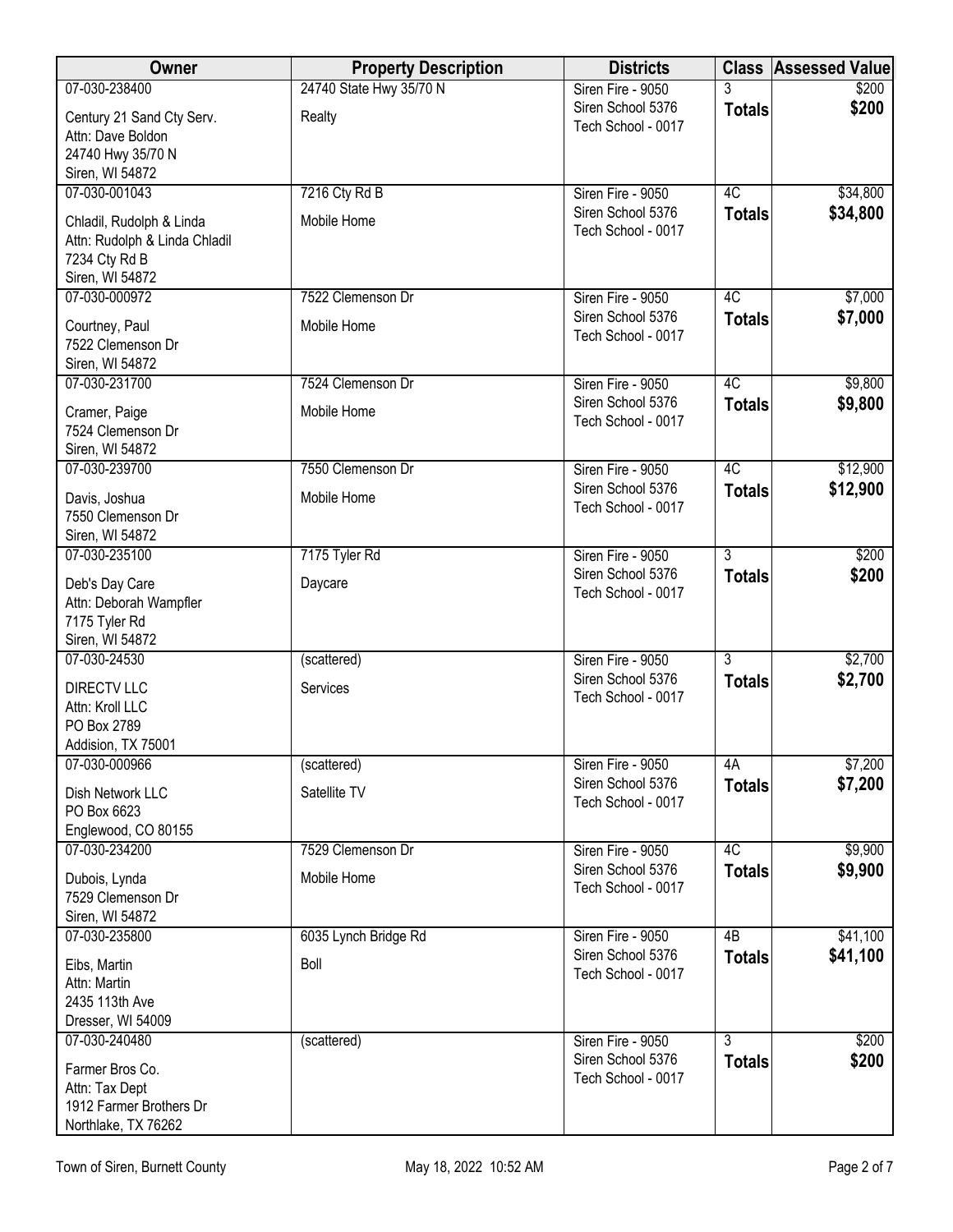| Owner                                                   | <b>Property Description</b> | <b>Districts</b>                        | <b>Class</b>    | <b>Assessed Value</b> |
|---------------------------------------------------------|-----------------------------|-----------------------------------------|-----------------|-----------------------|
| 07-030-234800                                           | 24520 State Hwy 35/70       | Siren Fire - 9050                       | 3               | \$1,300               |
| Fat Daddy's Pizzeria LLC                                | Restaurant                  | Siren School 5376                       | 4A              | \$900                 |
| Attn: Joe Morey                                         | <b>DOOMAGE ASSESSMENT</b>   | Tech School - 0017                      | <b>Totals</b>   | \$2,200               |
| 24520 State Hwy 35/70                                   |                             |                                         |                 |                       |
| Siren, WI 54872<br>07-030-236300                        | 24643 State Hwy 35          | Siren Fire - 9050                       | $\overline{3}$  | \$1,100               |
|                                                         |                             | Siren School 5376                       | <b>Totals</b>   | \$1,100               |
| Furniture & Flooring                                    | <b>Retail Sales</b>         | Tech School - 0017                      |                 |                       |
| Attn: David McCann<br>24643 State Hwy 35                | <b>DOOMAGE ASSESSMENT</b>   |                                         |                 |                       |
| Siren, WI 54872                                         |                             |                                         |                 |                       |
| 07-030-232905                                           | 7411 Clemenson Dr           | Siren Fire - 9050                       | 4C              | \$15,400              |
| Gillis, Sherry et al                                    | Mobile Home                 | Siren School 5376                       | <b>Totals</b>   | \$15,400              |
| Attn: Sherry Gillis                                     |                             | Tech School - 0017                      |                 |                       |
| 7411 Clemenson Dr                                       |                             |                                         |                 |                       |
| Siren, WI 54872                                         |                             |                                         |                 |                       |
| 07-030-001049                                           | (scattered)                 | Siren School 5376                       |                 |                       |
| Grayhawk Leasing, LLC                                   | Services                    | Tech School - 0017                      | <b>Totals</b>   |                       |
| 1412 Main St Ste 1500                                   |                             |                                         |                 |                       |
| Dallas, TX 75202                                        |                             |                                         |                 |                       |
| 07-030-233400                                           | 7545 Clemenson Dr           | Siren Fire - 9050<br>Siren School 5376  | 4C              | \$26,400              |
| Harrison, Ronald or Michelle                            | Mobile Home                 | Tech School - 0017                      | <b>Totals</b>   | \$26,400              |
| Attn: Ronald or Michelle Harrison                       |                             |                                         |                 |                       |
| 7545 Clemenson Dr<br>Siren, WI 54872                    |                             |                                         |                 |                       |
| 07-030-000969                                           | 7441 Clemenson Dr           | Siren Fire - 9050                       | $\overline{4C}$ | \$28,100              |
|                                                         |                             | Siren School 5376                       | <b>Totals</b>   | \$28,100              |
| Hedberg, Dean<br>8996 Cambridge Rd                      | Mobile Home                 | Tech School - 0017                      |                 |                       |
| Woodbury, MN 55125                                      |                             |                                         |                 |                       |
| 07-030-000984                                           | 24787 Clam Lake Dr          | Siren School 5376                       | $\overline{3}$  | \$4,700               |
| Jed's Laker Lounge Inc.                                 | Lounge                      | Tech School - 0017                      | 4A              | \$300                 |
| 24787 Clam Lake Dr                                      |                             |                                         | <b>Totals</b>   | \$5,000               |
| Siren, WI 54872                                         | <b>DOOMAGE ASSESSMENT</b>   |                                         |                 |                       |
| 07-030-240470                                           | 7525 Clemenson Dr           | Siren Fire - 9050                       | 4C              | \$37,100              |
| Johnson, Betty                                          | Mobile Home                 | Siren School 5376<br>Tech School - 0017 | <b>Totals</b>   | \$37,100              |
| 7525 Clemenson Dr                                       |                             |                                         |                 |                       |
| Siren, WI 54872                                         |                             |                                         |                 |                       |
| 07-030-000973                                           | 7534 Clemenson Dr           | Siren Fire - 9050<br>Siren School 5376  | 4C              | \$14,000<br>\$14,000  |
| Johnson, Jackie                                         | Mobile Home                 | Tech School - 0017                      | <b>Totals</b>   |                       |
| Attn: Jackie Johnson                                    |                             |                                         |                 |                       |
| 7534 Clemenson Dr<br>Siren, WI 54872                    |                             |                                         |                 |                       |
| 07-030-231500                                           | 7418 Clemenson Dr           | Siren Fire - 9050                       | 4C              | \$20,900              |
|                                                         | Mobile Home                 | Siren School 5376                       | <b>Totals</b>   | \$20,900              |
| Johnson, Opal & Sons<br>Attn: Opal Johnson & Todd Kimel |                             | Tech School - 0017                      |                 |                       |
| 7418 Clemenson Dr                                       |                             |                                         |                 |                       |
| Siren, WI 54872                                         |                             |                                         |                 |                       |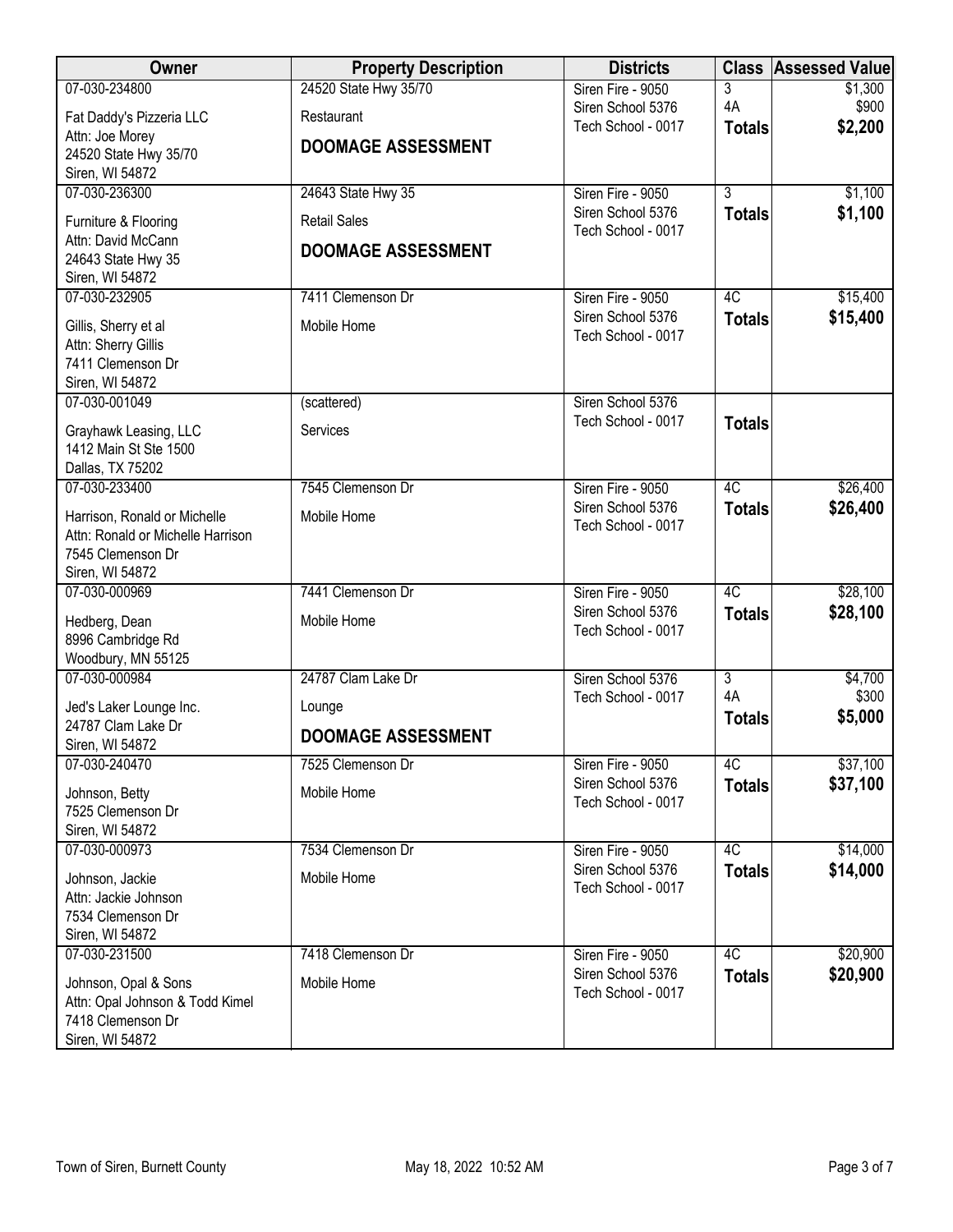| <b>Owner</b>                             | <b>Property Description</b> | <b>Districts</b>                        | <b>Class</b>   | <b>Assessed Value</b> |
|------------------------------------------|-----------------------------|-----------------------------------------|----------------|-----------------------|
| 07-030-000974                            | 24556 State Hwy 35/70       | Siren Fire - 9050                       |                | \$1,600               |
| <b>JSJ Affiliates</b>                    | <b>Fitness Services</b>     | Siren School 5376                       | <b>Totals</b>  | \$1,600               |
| d.b.a. Anytime Fitness                   |                             | Tech School - 0017                      |                |                       |
| Attn: Jeff Johnson                       |                             |                                         |                |                       |
| PO Box 187                               |                             |                                         |                |                       |
| Siren, WI 54872                          |                             |                                         |                |                       |
| 07-030-231800                            | 7547 Clemenson Dr           | Siren Fire - 9050                       | 4C             | \$15,000              |
| Linda R. Karpinski                       |                             | Siren School 5376<br>Tech School - 0017 | <b>Totals</b>  | \$15,000              |
| 7547 Clemenson Dr                        |                             |                                         |                |                       |
| Siren, WI 54872                          |                             |                                         |                |                       |
| 07-030-240520                            | 24467 State Rd 35           | Siren Fire - 9050<br>Siren School 5376  | 3<br>4A        | \$1,200<br>\$400      |
| Kid Care Inc                             | Daycare                     | Tech School - 0017                      | <b>Totals</b>  | \$1,600               |
| Attn: Dean & Christina Phernetton        |                             |                                         |                |                       |
| PO Box 462                               |                             |                                         |                |                       |
| Webster, WI 54872<br>07-030-240410       | 24491 State Hwy 35          | Siren Fire - 9050                       | $\overline{3}$ | \$700                 |
|                                          |                             | Siren School 5376                       | <b>Totals</b>  | \$700                 |
| Kinetico Water System                    | Services                    | Tech School - 0017                      |                |                       |
| d.b.a. Acquarius Water Conditioning      | <b>DOOMAGE ASSESSMENT</b>   |                                         |                |                       |
| Attn: Jeff Dougherty<br>3180 County Dr N |                             |                                         |                |                       |
| Little Canada, MN 55117                  |                             |                                         |                |                       |
| 07-030-240490                            | 24670 State Rd 35/70        | Siren Fire - 9050                       | $\overline{3}$ | \$19,200              |
| Knobbs Dialysis LLC                      | Services                    | Siren School 5376                       | 4A             | \$21,700              |
| 14400 Metcalf Ave                        |                             | Tech School - 0017                      | <b>Totals</b>  | \$40,900              |
| Overland Park, KS 66223                  |                             |                                         |                |                       |
| 07-030-233100                            | (scattered)                 | Siren Fire - 9050                       | 4A             | \$7,400               |
| Lamar Advertising of Duluth              |                             | Siren School 5376                       | <b>Totals</b>  | \$7,400               |
| PO Box 66338                             |                             | Tech School - 0017                      |                |                       |
| Baton Rouge, LA 70896                    |                             |                                         |                |                       |
| 07-030-233900                            | 7011 State Hwy 70 E         | Siren Fire - 9050                       | $\overline{3}$ | \$800                 |
| Last Call                                | Restaurant                  | Siren School 5376                       | 4A             | \$1,300               |
| Attn: Jeff Pavelka                       |                             | Tech School - 0017                      | <b>Totals</b>  | \$2,100               |
| 26849 Chelmo Rd                          | <b>DOOMAGE ASSESSMENT</b>   |                                         |                |                       |
| Webster, WI 54893                        |                             |                                         |                |                       |
| 07-030-000979                            | 7552 Clemenson Dr           | Siren Fire - 9050                       | 4C             | \$13,000              |
| Laventure, Diane                         | Mobile Home                 | Siren School 5376<br>Tech School - 0017 | <b>Totals</b>  | \$13,000              |
| Attn: Diane Laventure                    |                             |                                         |                |                       |
| 7552 Clemenson Dr                        |                             |                                         |                |                       |
| Siren, WI 54872<br>07-030-239710         | 24771 Swede Rd              | Siren School 5376                       | 4C             |                       |
|                                          |                             | Tech School - 0017                      | <b>Totals</b>  | \$14,000<br>\$14,000  |
| LaVenture, Ryan                          | Mobile Home                 |                                         |                |                       |
| Attn: Ryan LaVenture                     |                             |                                         |                |                       |
| 24755 Swede Rd<br>Webster, WI 54893      |                             |                                         |                |                       |
| 07-030-237700                            | 7435 Airport Rd             | Siren Fire - 9050                       | $\overline{3}$ | \$200                 |
|                                          |                             | Siren School 5376                       | 4A             | \$300                 |
| Lieder Law Office<br>Attn: Dennis Lieder | Legal Services              | Tech School - 0017                      | <b>Totals</b>  | \$500                 |
| 7435 Airport Rd                          | <b>DOOMAGE ASSESSMENT</b>   |                                         |                |                       |
| Webster, WI 54893                        |                             |                                         |                |                       |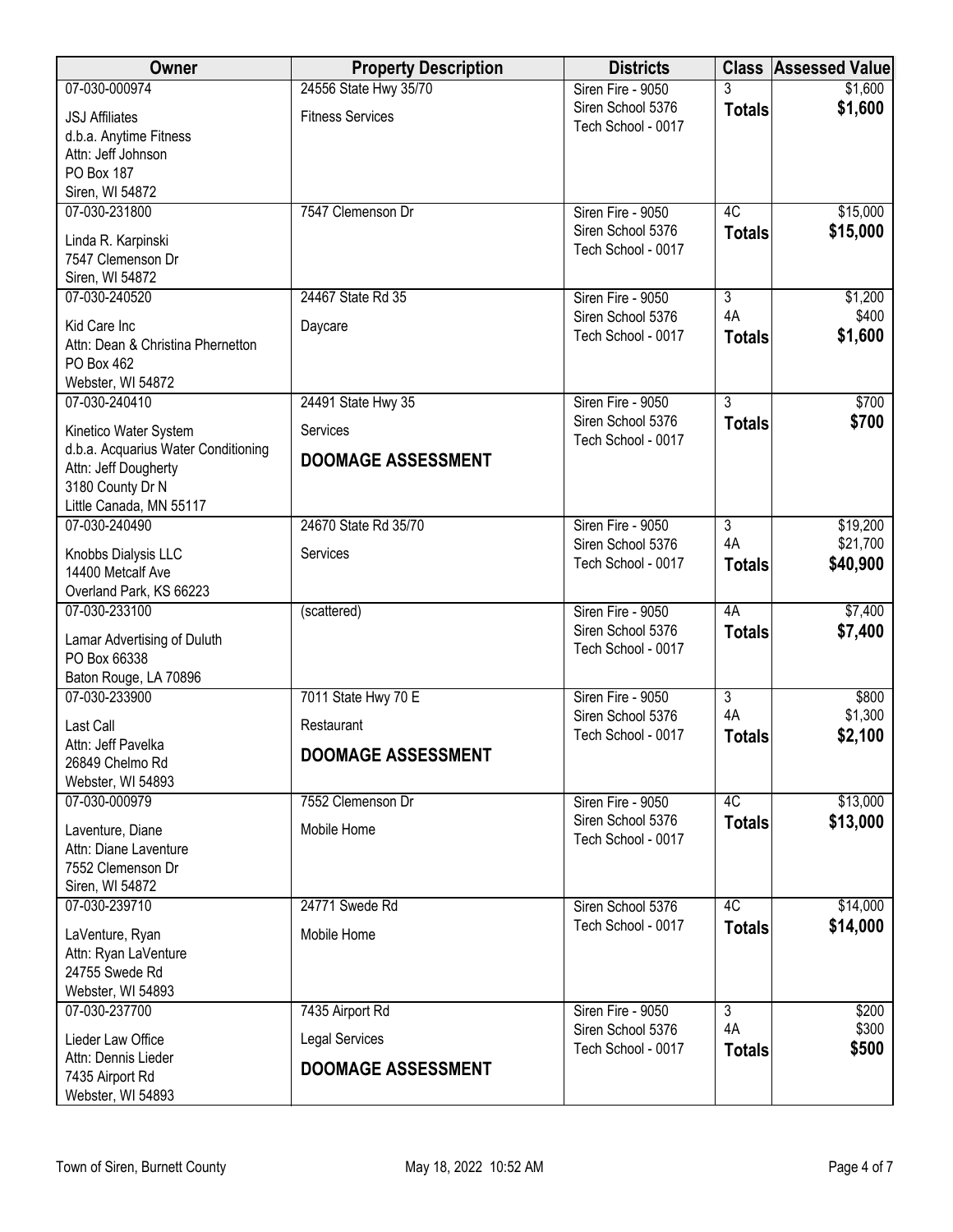| Owner                                              | <b>Property Description</b> | <b>Districts</b>   | <b>Class</b>   | <b>Assessed Value</b> |
|----------------------------------------------------|-----------------------------|--------------------|----------------|-----------------------|
| 07-030-236400                                      | 24792 Clam Lake Rd          | Siren Fire - 9050  | 3              | \$200                 |
| <b>Maurer Power</b>                                | Sales/Service               | Siren School 5376  | 4A             | \$200                 |
| Attn: Bruce Maurer                                 |                             | Tech School - 0017 | <b>Totals</b>  | \$400                 |
| 24792 Clam Lake Dr                                 |                             |                    |                |                       |
| Siren, WI 54872                                    |                             |                    |                |                       |
| 07-030-001042                                      | 7530 Clemenson Dr           | Siren Fire - 9050  | 4C             | \$5,000               |
|                                                    | Mobile Home                 | Siren School 5376  | <b>Totals</b>  | \$5,000               |
| Moy, Bernard & Sandy<br>7530 Clemenson Dr          |                             | Tech School - 0017 |                |                       |
| Siren, WI 54872                                    |                             |                    |                |                       |
| 07-030-233310                                      | 7875 Big Doctor Lake Rd     | Siren Fire - 9050  | $\overline{3}$ | \$2,700               |
|                                                    |                             | Siren School 5376  | <b>Totals</b>  | \$2,700               |
| North Country Surveying                            | <b>Land Surveying</b>       | Tech School - 0017 |                |                       |
| Attn: Douglas Crane                                |                             |                    |                |                       |
| 7875 Big Doctor Lake Rd                            |                             |                    |                |                       |
| Siren, WI 54872<br>07-030-231300                   | 7526 Clemenson Dr           | Siren Fire - 9050  | 4C             |                       |
|                                                    |                             | Siren School 5376  |                | \$11,000              |
| Pigman, Andrea & Burdick, Clinton                  | Mobile Home                 | Tech School - 0017 | <b>Totals</b>  | \$11,000              |
| 7526 Clemenson Dr                                  |                             |                    |                |                       |
| Siren, WI 54872                                    |                             |                    |                |                       |
| 07-030-240460                                      | 24524 State Hwy 35/70       | Siren Fire - 9050  |                |                       |
| Rich Tims Agency Inc.                              | Insurance                   | Siren School 5376  | <b>Totals</b>  |                       |
| Attn: Rich Tims                                    |                             | Tech School - 0017 |                |                       |
| 24524 State Hwy 35/70                              |                             |                    |                |                       |
| Siren, WI 54872                                    |                             |                    |                |                       |
| 07-030-234000                                      | 7520 Clemenson Dr           | Siren Fire - 9050  | 4C             | \$7,000               |
| Roberts, Tammy                                     | Mobile Home                 | Siren School 5376  | <b>Totals</b>  | \$7,000               |
| Attn: Tammy Roberts                                |                             | Tech School - 0017 |                |                       |
| 7520 Clemenson Dr                                  |                             |                    |                |                       |
| Siren, WI 54872                                    |                             |                    |                |                       |
| 07-030-000970                                      | 7527 Clemenson Dr           | Siren Fire - 9050  | 4C             | \$16,600              |
|                                                    |                             | Siren School 5376  | <b>Totals</b>  | \$16,600              |
| Rodney or Gwen Schwartz                            | Mobile Home                 | Tech School - 0017 |                |                       |
| Attn: Rodney or Gwen Schwartz<br>7527 Clemenson Dr |                             |                    |                |                       |
| Siren, WI 54872                                    |                             |                    |                |                       |
| 07-030-237301                                      | 7415 Clemenson Dr           | Siren Fire - 9050  | 4C             | \$16,300              |
|                                                    |                             | Siren School 5376  | <b>Totals</b>  | \$16,300              |
| Rutsis, Mary                                       | Mobile Home                 | Tech School - 0017 |                |                       |
| 7415 Clemenson Dr                                  |                             |                    |                |                       |
| Siren, WI 54872<br>07-030-239600                   | Malone Rd                   | Siren Fire - 9050  |                |                       |
|                                                    |                             | Siren School 5376  | 4B             | \$9,000               |
| Schmuck, Richard                                   | Boll                        | Tech School - 0017 | <b>Totals</b>  | \$9,000               |
| Attn: Richard Schmuck                              |                             |                    |                |                       |
| 6435 Midtown Rd                                    |                             |                    |                |                       |
| Siren, WI 54872                                    |                             |                    |                |                       |
| 07-030-232100                                      | 24728 State Hwy 35/70       | Siren Fire - 9050  | 3              | \$0                   |
| Shooting Star Fireworks                            | Fireworks                   | Siren School 5376  | 4A             | \$1,700               |
| Attn: Ron Radke                                    |                             | Tech School - 0017 | <b>Totals</b>  | \$1,700               |
| 22825 St Hwy 21                                    |                             |                    |                |                       |
| Tomah, WI 54660                                    |                             |                    |                |                       |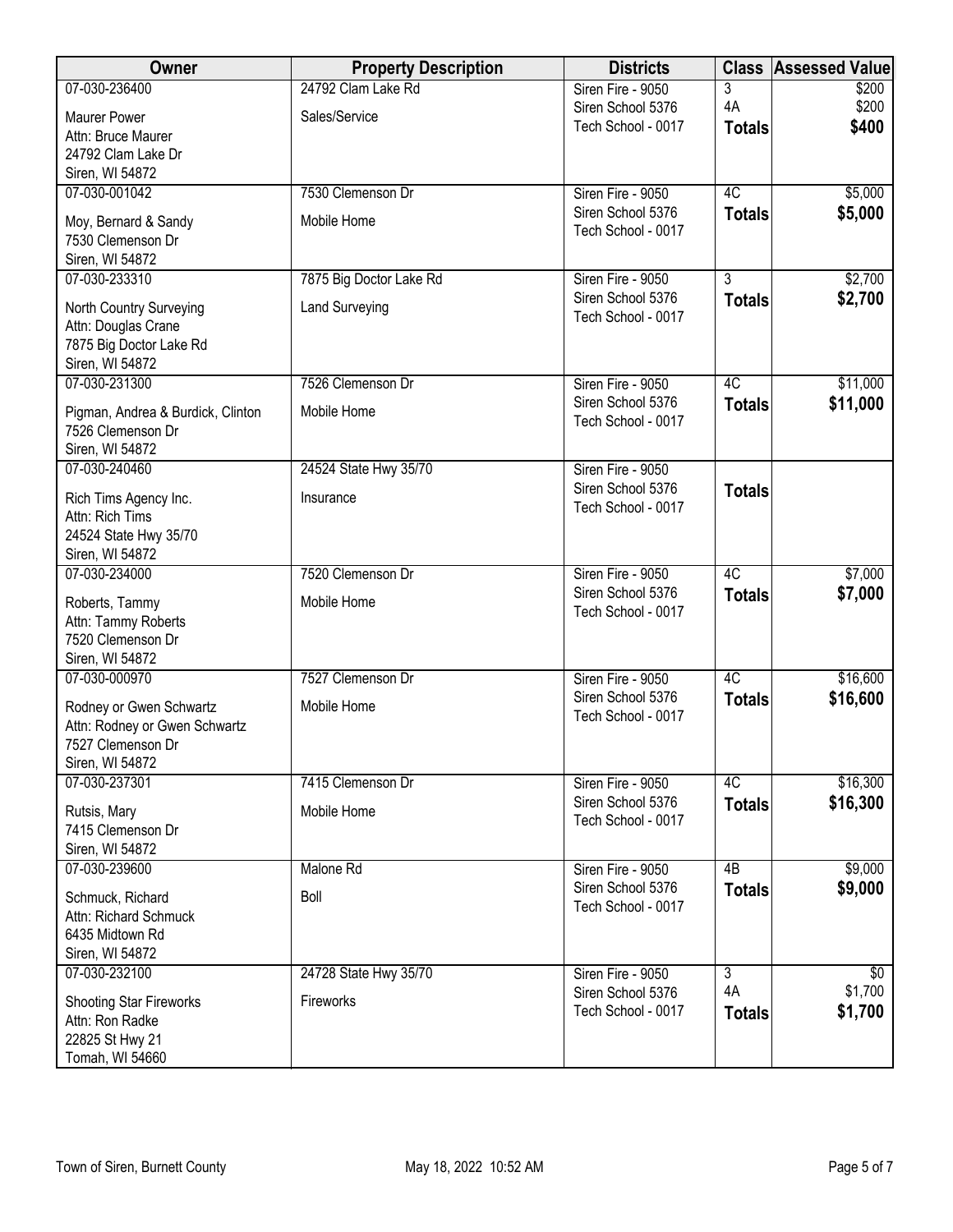| Owner                                            | <b>Property Description</b> | <b>Districts</b>                         |                | <b>Class Assessed Value</b> |
|--------------------------------------------------|-----------------------------|------------------------------------------|----------------|-----------------------------|
| 07-030-238000                                    | 8098 State Hwy 70           | Siren Fire - 9050                        | 3              | \$500                       |
| Siren Motors Inc                                 | Auto Sales                  | Siren School 5376<br>Tech School - 0017  | 4A             | \$200<br>\$700              |
| 8098 State Hwy 70                                |                             |                                          | <b>Totals</b>  |                             |
| Siren, WI 54872                                  |                             |                                          |                |                             |
| 07-030-240510                                    | 7389 Airport Rd             | Siren Sanitary 7030<br>Siren Fire - 9050 | $\overline{3}$ | \$108,800                   |
| St Croix Chippewa Indians of Wisconsin           | Grocery/Convience Store     | Siren School 5376                        | <b>Totals</b>  | \$108,800                   |
| PO Box 512                                       | <b>DOOMAGE ASSESSMENT</b>   | Tech School - 0017                       |                |                             |
| Siren, WI 54872<br>07-030-231850                 | 7556 Clemenson Dr           | Siren Fire - 9050                        | 4C             | \$15,500                    |
|                                                  |                             | Siren School 5376                        | <b>Totals</b>  | \$15,500                    |
| Strenke, Larry & Tracy                           | Mobile Home                 | Tech School - 0017                       |                |                             |
| Attn: Larry & Tracy Strenke<br>7556 Clemenson Dr |                             |                                          |                |                             |
| Siren, WI 54872                                  |                             |                                          |                |                             |
| 07-030-000985                                    | 24568 State Rd 35/70        | Siren School 5376                        | $\overline{3}$ | \$1,300                     |
| The Pet Store                                    | Pet Store                   | Tech School - 0017                       | 4A             | \$200                       |
| Attn: Teri Bowman                                |                             |                                          | <b>Totals</b>  | \$1,500                     |
| 24568 State Rd 35/70                             | <b>DOOMAGE ASSESSMENT</b>   |                                          |                |                             |
| Siren, WI 54872                                  |                             |                                          |                |                             |
| 07-030-240430                                    | 24534 State Hwy 35/70       | Siren Fire - 9050                        | $\overline{3}$ | \$1,000                     |
| U.S. Bank National Association                   | Banking                     | Siren School 5376                        | <b>Totals</b>  | \$1,000                     |
| 1310 Madrid St                                   |                             | Tech School - 0017                       |                |                             |
| Ste 100                                          |                             |                                          |                |                             |
| Marshall, MN 56258                               |                             |                                          |                |                             |
| 07-030-000978                                    | 7536 Clemenson Dr           | Siren Fire - 9050<br>Siren School 5376   |                |                             |
| Vacant Lot                                       | Mobile Home                 | Tech School - 0017                       | <b>Totals</b>  |                             |
| 7536 Clemenson Dr                                |                             |                                          |                |                             |
| Siren, WI 54872<br>07-030-000975                 | 7419 Clemenson Dr           | Siren Fire - 9050                        | 4C             |                             |
|                                                  |                             | Siren School 5376                        | <b>Totals</b>  | \$16,200<br>\$16,200        |
| Vinar, Dan                                       | Mobile Home                 | Tech School - 0017                       |                |                             |
| Attn: Dan Vinar<br>7419 Clemenson Dr             |                             |                                          |                |                             |
| Siren, WI 54872                                  |                             |                                          |                |                             |
| 07-030-236600                                    | 7425 Clemenson Dr           | Siren Fire - 9050                        | 4C             | \$12,100                    |
| Walker, Brenda                                   | Mobile Home                 | Siren School 5376                        | <b>Totals</b>  | \$12,100                    |
| Attn: Brenda Walker                              |                             | Tech School - 0017                       |                |                             |
| 7425 Clemenson Dr                                |                             |                                          |                |                             |
| Siren, WI 54872                                  |                             |                                          |                |                             |
| 07-030-234700                                    | (scattered)                 | Siren Fire - 9050                        | 4A             | \$5,800                     |
| Waste Management of Wisc Inc.                    | Waste                       | Siren School 5376                        | <b>Totals</b>  | \$5,800                     |
| Attn: Marvin F Poer & Co                         |                             | Tech School - 0017                       |                |                             |
| PO Box 802206                                    |                             |                                          |                |                             |
| Marvin F Poer & Co                               |                             |                                          |                |                             |
| Dallas, TX 75380-2206                            | 7523 Clemenson Dr           |                                          | 4C             |                             |
| 07-030-239620                                    |                             | Siren Fire - 9050<br>Siren School 5376   | <b>Totals</b>  | \$9,500<br>\$9,500          |
| Whitman, Theresa                                 | Mobile Home                 | Tech School - 0017                       |                |                             |
| Attn: Theresa Whitman<br>7523 Clemenson Dr       |                             |                                          |                |                             |
| Siren, WI 54872                                  |                             |                                          |                |                             |